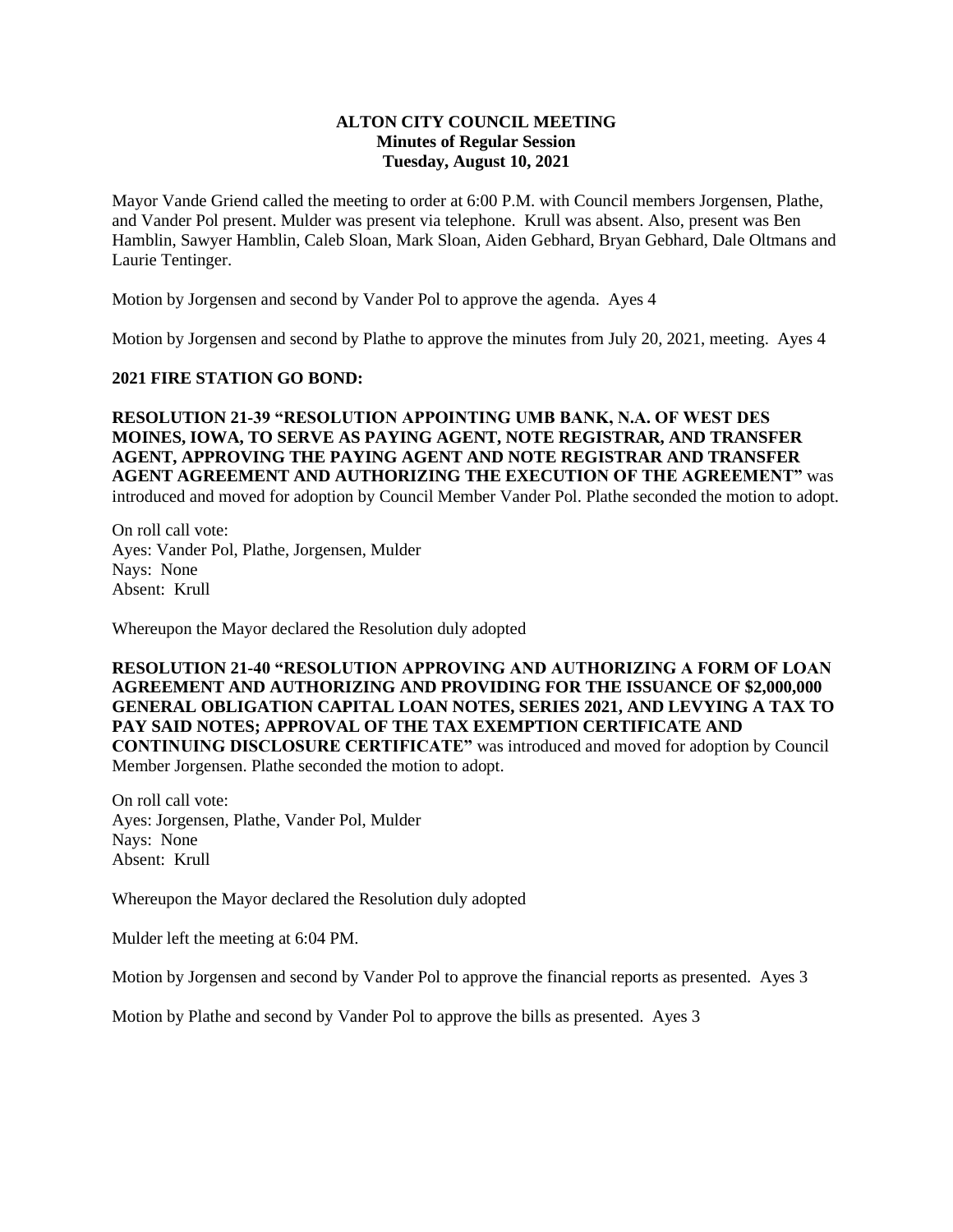## **AUGUST 2021 ACCOUNTS PAYABLE**

| <b>VENDOR</b>                         | <b>PRODUCT/SERVICE</b>       | <b>AMOUNT</b> |  |
|---------------------------------------|------------------------------|---------------|--|
| A & M LAUNDRY INC                     | <b>LAUNDRY SERVICE</b>       | \$56.89       |  |
| <b>AFLAC</b>                          | AFLAC-PRE-TAX                | \$357.32      |  |
| AHLERS & COONEY, P.C.                 | <b>SGCC AGREEMENT</b>        | \$114.00      |  |
| <b>AMERICAN STATE BANK</b>            | <b>FED/FICA TAX</b>          | \$9,835.57    |  |
| ANALYTICAL & CONSULTING               | <b>COMPLIANCE TESTING</b>    | \$755.75      |  |
| <b>ARNOLD MOTOR SUPPLY</b>            | OIL, FILTERS, SUPPLIES       | \$260.13      |  |
| <b>BOMGAARS</b>                       | <b>SUPPLIES</b>              | \$39.20       |  |
| BORDER STATES INDUSTRIES, INC.        | JUNCTION, ELBOW CONNECTOR    | \$4,487.71    |  |
| <b>CENTURY BUSINESS PRODUCTS</b>      | <b>COPIER FEES</b>           | \$67.59       |  |
| <b>CITY OF ORANGE CITY</b>            | POOL MANAGEMENT              | \$4,000.00    |  |
| <b>CLAYTON ENERGY CORPORATION</b>     | <b>GAS RESERVATION</b>       | \$3,038.23    |  |
| <b>CLAYTON ENERGY CORPORATION</b>     | <b>GAS COMMODITY</b>         | \$2,260.81    |  |
| <b>CMBA ARCHITECTS</b>                | <b>FIRE STATION SERVICES</b> | \$18,256.50   |  |
| COMMUNITY FIRST BROADCASTING          | PUBLIC ANNOUNCEMENT          | \$255.00      |  |
| <b>COMMUNITY INS</b>                  | <b>WORK COMP ADJ</b>         | \$1,012.00    |  |
| DANS TREE SERVICE LLC                 | <b>TREE REMOVAL</b>          | \$2,600.00    |  |
| DIAMOND VOGEL PAINT                   | <b>PAINT</b>                 | \$18.44       |  |
| DROOG, STEPHANIE                      | UTILITY DEPOSIT REFUND       | \$150.00      |  |
| <b>ECHO GROUP INC</b>                 | <b>WIRE</b>                  | \$875.55      |  |
| <b>EMERGENCY SERVICES MARKETING</b>   | <b>SUBSCRIPTION</b>          | \$305.00      |  |
| FIRE SERVICE TRAINING BUREAU          | <b>FIRE TRAINING</b>         | \$50.00       |  |
| <b>FOREMAN TIRE SERVICE</b>           | <b>TIRES</b>                 | \$429.53      |  |
| <b>FREDS PLUMBING &amp; HEATING</b>   | <b>BACKFLOW TEST</b>         | \$187.25      |  |
| <b>GAS PRODUCTS SALES INC</b>         | <b>METER</b>                 | \$133.41      |  |
| HAWKINS WATER TREATMENT GROUP         | <b>CHEMICALS</b>             | \$443.08      |  |
| <b>HOME EFFECTS</b>                   | UTILITY DEPOSIT REFUND       | \$239.90      |  |
| HUBERS PLUMBING, HEATING              | <b>TUBING</b>                | \$11.88       |  |
| <b>IOWA ONE CALL</b>                  | <b>LOCATES</b>               | \$84.60       |  |
| <b>IOWA STATE TREASURER</b>           | <b>STATE TAX</b>             | \$1,595.00    |  |
| <b>IPERS COLLECTIONS</b>              | <b>IPERS</b>                 | \$6,520.92    |  |
| <b>ITRON, INC</b>                     | ANNUAL SOFTWARE FEE          | \$678.37      |  |
| <b>JEBRO INC</b>                      | OIL FILTERS                  | \$75.00       |  |
| <b>KGM</b>                            | <b>METER &amp; REGULATOR</b> | \$1,988.07    |  |
| MID SIOUX OPPORTUNITY                 | PROJECT SHARE                | \$120.00      |  |
| MIDAMERICAN ENERGY                    | <b>STREET LIGHTS</b>         | \$247.29      |  |
| MIKE'S WELDING & REPAIR               | REPAIR PACKING WHEEL         | \$694.00      |  |
| <b>MISSOURI RIVER ENERGY SERVICES</b> | OIL TEST                     | \$799.80      |  |
| MISSOURI RIVER ENERGY SERVICES        | <b>ELECTRIC</b>              | \$52,742.89   |  |
| MUNICIPAL UTIL-BILLS                  | <b>UTILITIES</b>             | \$1,825.14    |  |
| <b>NEAL CHASE</b>                     | SUPPLIES, FILTERS            | \$443.72      |  |
| NORTHWEST IA LEAGUE OF CITIES         | <b>DUES</b>                  | \$25.00       |  |
| NOTEBOOM ELECTRIC                     | STARTER - BABY POOL          | \$715.43      |  |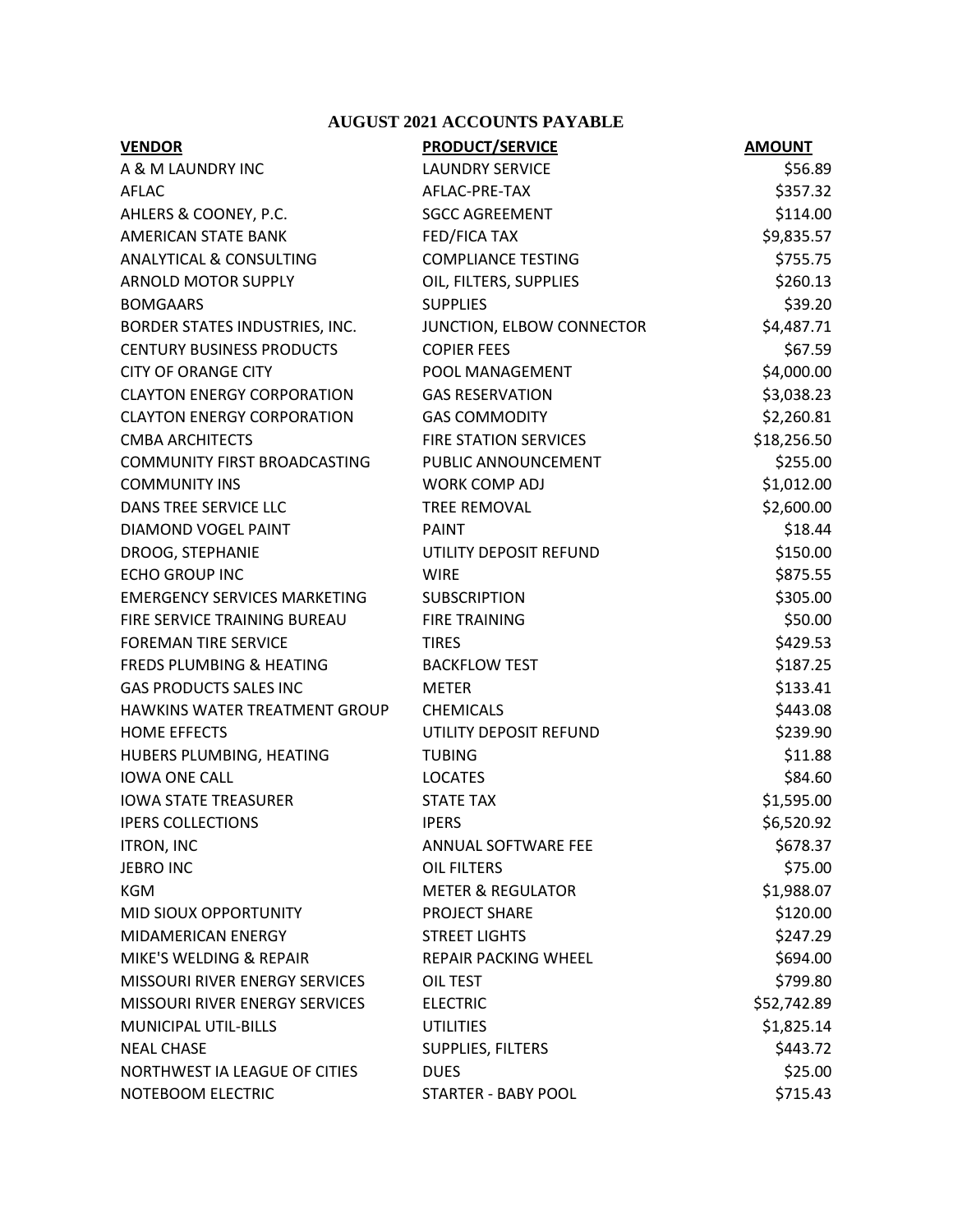| ORANGE CITY MUNICIPAL UTILITIES | <b>BULK WATER</b>              | \$9,208.31   |
|---------------------------------|--------------------------------|--------------|
| ONE OFFICE SOLUTION             | <b>OFFICE SUPPLIES</b>         | \$244.60     |
| ORANGE CITY HEALTH SYSTEM       | PARAMEDIC ASSISTS, DRUG TESTS  | \$231.00     |
| <b>ORANGE CITY SANITATION</b>   | <b>GARBAGE HAULING</b>         | \$7,040.95   |
| <b>P &amp; K PEST CONTROL</b>   | PEST CONTROL                   | \$64.20      |
| <b>PAYROLL</b>                  | PAYROLL 07/31/2021             | \$31,074.90  |
| <b>PCC</b>                      | <b>RESCUE CALLS</b>            | \$270.60     |
| PEFA, INC                       | <b>GAS COMMODITY</b>           | \$2,147.99   |
| PREMIER COMMUNICATIONS          | <b>IT SERVICES</b>             | \$1,200.00   |
| <b>RICE SIGNS</b>               | <b>SIGN POSTS</b>              | \$507.36     |
| SIOUX COMMERCIAL SWEEPING INC   | <b>CONCRETE RAISING</b>        | \$625.00     |
| SIOUXLAND DISTRICT HEALTH DEPT  | POOL INSPECTION                | \$288.00     |
| <b>SIOUXLAND PRESS</b>          | <b>ENVELOPES, PUBLICATIONS</b> | \$1,072.50   |
| <b>LAURIE TENTINGER</b>         | <b>MILEAGE</b>                 | \$232.88     |
| <b>SUPERHITECH</b>              | <b>SECURITY CAMERAS</b>        | \$4,256.84   |
| TREASURER - STATE OF IOWA       | <b>WATER EXCISE TAX</b>        | \$1,611.00   |
| TREASURER - STATE OF IOWA       | <b>SALES TAX</b>               | \$2,387.00   |
| U.S. POSTMASTER                 | <b>POSTAGE</b>                 | \$500.00     |
| UTILITY EQUIPMENT CO.           | <b>MACRO COUPLING</b>          | \$1,256.00   |
| <b>VERIZON</b>                  | <b>CELL PHONES</b>             | \$276.89     |
| <b>VISA</b>                     | TRAINING, SUPPLIES, SOFTWARE   | \$957.03     |
| WELLMARK BLUE CROSS/BLUE SHIELD | <b>GROUP INSURANCE</b>         | \$10,744.30  |
| <b>WESCO DISTRIBUTION, INC.</b> | TRANSFORMERS, WIRE, CONNECTORS | \$21,028.71  |
| <b>WEST IOWA TELEPHONE</b>      | TELEPHONE, FAX, INTERNET       | \$736.34     |
| WILLIAMS & CO                   | <b>AUDIT</b>                   | \$13,500.00  |
| <b>ZESTOS</b>                   | UTILITY DEPOSIT REFUND         | \$44.73      |
|                                 | <b>TOTAL ACCOUNTS PAYABLE</b>  | \$230,303.10 |

**2021 FIRE STATION ADDITION PROJECT:** Oltmans and Plathe updated the Council on the progress of the fire station addition. Trees and other materials have been removed from the property and the ground is up to grade. The contractor should start digging footings next week.

**PROPERTY PURCHASE:** Fire Chief Van Es informed Oltmans the owner of 1010 2<sup>nd</sup> Ave is interested in selling the property to the City of Alton. The property is located across the street from the fire station and could serve as a parking lot for the community building and fire station. Oltmans spoke with Cleveringa Excavating and it would cost approximately \$25,000-\$30,000 to demolish and remove the building. The Council spoke about the possibility for some in kind labor from local contractors.

Motion by Jorgensen and second by Plathe to approve the purchase of property at 1010 2<sup>nd</sup> Ave and to give Oltmans and Vande Griend the authority to execute the agreement. Ayes 3

**LIBRARY:** The Mayor recommends the appointment of Renae Recker to fill a vacancy on the Library Board.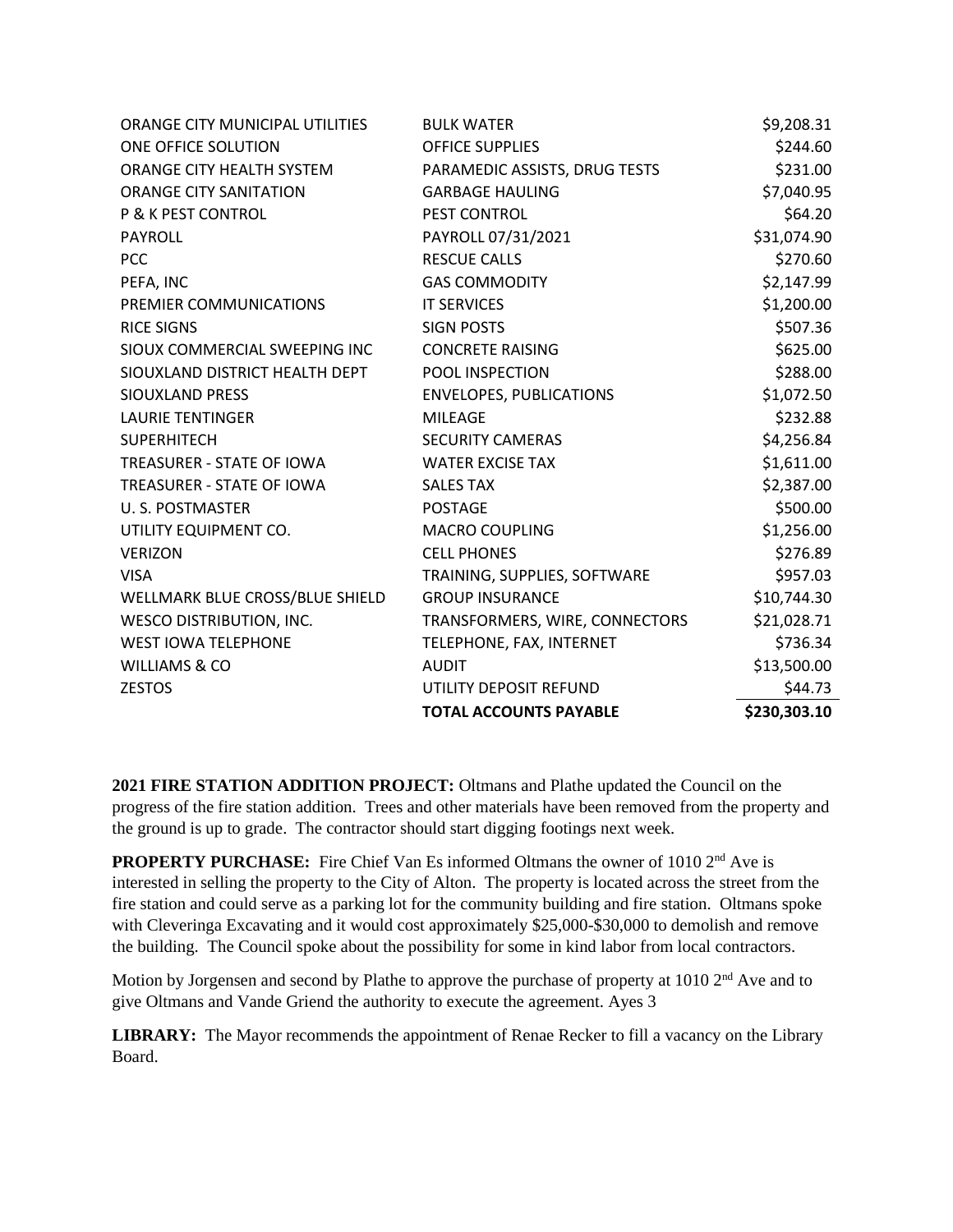Motion by Vander Pol and second by Plathe to approve the recommendation by the Mayor to appoint Ranae Recker to the Library Board. Ayes 3

Oltmans informed the Council he is still waiting on estimates from vendors on repair of the retaining walls at the library.

Oltmans informed the Council that the Library staff had contacted the City about having no air conditioning. When the HVAC vendor came on a service call to investigate, it was found that the air conditioning electric disconnects were pulled. At that same time, they found a book that someone had attempted to burn behind the Library. The book had been stolen. After some investigation Library staff determined that there were five local youth involved. The City contacted law enforcement. Law enforcement notified the parents and each party will be responsible for part of the bill for the service call.

**HR CONSULTANT:** The Council reviewed the proposal from J-S Leadership Group for human resources consulting services.

Motion by Vander Pol and second by Plathe to approve contract with J-S Leadership Group for human resources consulting services. Ayes 3

**COMMUNITY RELATIONS:** Mayor Vande Griend updated the Council on the meeting held with leadership from the City of Orange City. Leadership from both cities discussed possible future plans for connecting streets. Also discussed were potential options for water storage.

**CODE OF ORDINANCES:** The Council continues to review the updated Code of Ordinances.

Oltmans has been in contact with Northwest Iowa Planning and Development regarding allowing residential zoning in an area zoned as commercial. NWIPD will not be able to help with amending zoning ordinances in a timely manner. Oltmans is exploring other options for ordinance drafting services.

**HUMAN DEVELOPMENT COMMITTEE:** Vander Pol and Krull are working to set-up a time to discuss and plan for updating the concession stands.

**PUBLIC WORKS/UTILITY COMMITTEE:** Cleveringa Excavating has expressed the desire to either build or moving a building onto their property on 12<sup>th</sup> St. The City had plans to repair 12<sup>th</sup> Street in the next fiscal year due to damage incurred during the train derailment. An asphalt street would not withstand the heavy equipment use by Cleveringa Excavating. Oltmans has discussed the possibility of using concrete instead of asphalt and Cleveringa' s sharing in the cost of the difference with Chad Cleveringa.

Oltmans updated the Council on the progress in the Fair View Meadows Addition.

**CITY HALL:** The Council reviewed the current City Hall layout and looked at options to remodel to create a handicap accessible and secure entrance for the public to access City Hall. The current layout and measurements will need to be officially drawn up to be able to determine the best potential floor plan for the remodel.

**AEDC:** Oltmans informed the Council the water, sewer, and storm sewer are installed in Fair View Meadows 2nd Addition Phase II. Both the water and sewer mains have passed tests and the water mains are being prepped to be charged and samples taken and tested early next week. The 11<sup>th</sup> Street is already prepped, and paving should begin early next week. Oltmans reported that five of the 19 available lots have been sold.